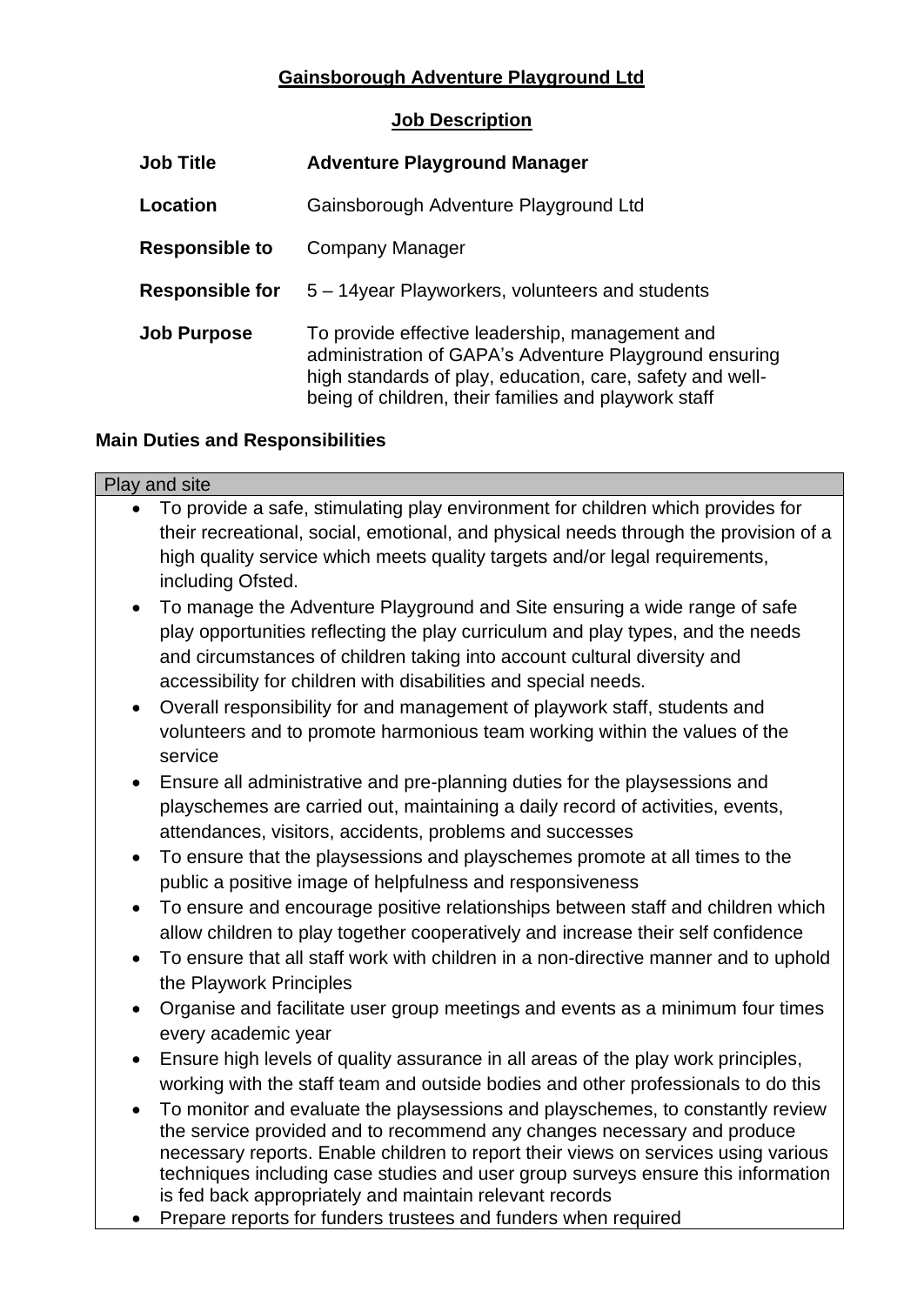- Maintain all records as required by GAPA's Policies and Procedures
- Adhere to GAPA's Safeguarding Children Policy and report any cause for concern and ensure staff are fully aware of procedures at all times
- To be the named person for Safeguarding Children and Behaviour Management and to take responsibility to report any concerns in line with GAPA's Policies and **Procedures**
- Keep Strictly confidential and personal information relating to the children, their families or members of staff learned as part of the job
- Represent the group during any inspections from Ofsted, West Lindsey District Council or Lincolnshire County Council
- Coordinate special events and outings
- To be accountable for the health and safety (premises, equipment safety and storage, activities, fire drills, children, staff etc.) including risk assessments. To administer first aid as appropriate and ensure there are adequate first aiders on duty at all times.
- To ensure all daily records are kept for example daily log book, accident / incident book, fire drill, complaints, repairs, monitoring forms etc.
- To ensure that all the necessary equipment, materials etc. are ordered and organised to ensure smooth running of the playground.
- Ensuring that all areas are kept clean and tidy and in a safe condition both indoors and out. Including all grassed and garden areas.
- To work in partnership with groups as required in all matters relating to the playground

# **Management and Administration**

- Meet with GAPA's management team on a weekly basis to share information, good news and any issues in regard to safeguarding, health & Safety and personnel
- Attend Trustee Meetings and prepare reports as necessary
- Maintain all records relating to the management of the adventure playground
- Maintain staff rotas, ensuring recommended ratios are maintained in light of staff absences and arrange cover accordingly
- Network with appropriate statutory and voluntary agencies
- Attend meetings with other providers, schools, children's services etc. and report back findings to the team and company manager as appropriate
- Regularly monitor and evaluate the quality of the service and enable staff parents and relevant stakeholders to be part of this process.
- Maintaining equipment and the building in a safe condition. Ensuring that there are adequate stocks and supplies of all equipment
- To liaise with external agencies to seek potential resources(statutory, voluntary and private, including sponsorship to provide increased opportunities for children and families

# **Staff, volunteers and students**

- Co-ordinate recruitment and selection procedures when necessary in partnership with the company manager
- Ensure that all staff, students and volunteers receive induction training in their first week of employment. Health and safety and child protection policies and